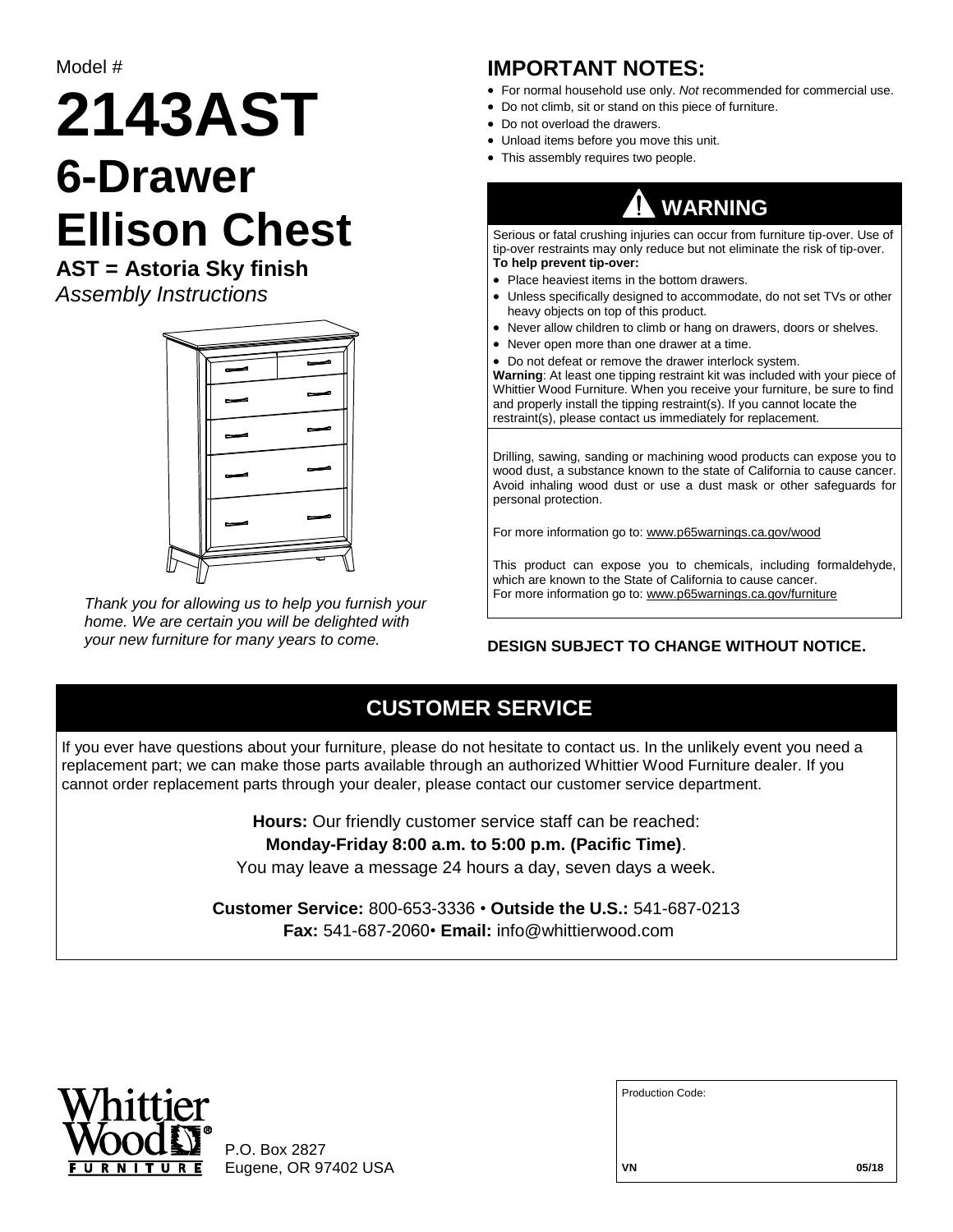Please identify the parts and check that quantities received match those on this list. If you need to replace a part, refer to the following letter and part name.

| Part        | <b>Description</b>                                                        | Quantity       |
|-------------|---------------------------------------------------------------------------|----------------|
| A           | <b>Top Assembly</b>                                                       | 1              |
| B           | Case                                                                      | 1              |
| С           | Left/Right Top Drawer Box (inserted)                                      | $\overline{2}$ |
| D           | <b>Small Lower Drawer Box (inserted)</b>                                  | $\overline{2}$ |
| Ε           | Medium Lower Drawer Box (inserted)                                        | 1              |
| F           | Large Lower Drawer Box (inserted)                                         |                |
| G           | Left Top Drawer Face (installed)                                          | 1              |
| Н           | <b>Right Top Drawer Face (installed)</b>                                  | 1              |
|             | <b>Small Lower Drawer Face (installed)</b>                                | 2              |
| J           | Medium Lower Drawer Face (installed)                                      | 1              |
| Κ           | Large Lower Drawer Face (installed)                                       |                |
| L           | Base (attached)                                                           | 1              |
|             |                                                                           |                |
| M           | Anti-Tip Snapper (attached)                                               | 1              |
| N           | Drawer Clip (attached)                                                    | $\overline{2}$ |
| O           | 14" Drawer Slides (pre-installed sets)<br>$\bullet$<br>$^{\circ}$<br>(mmm | 6              |
| ${\sf P}$   | #6 x 3/4" Philtruss Screw (inserted)<br>$\oplus$ mund                     | 39             |
| $\mathsf Q$ | #6 x 3/4" Brass Flat Head Screw (inserted)<br><b>(a) DODD</b>             | 20<br>42       |
| $\mathsf R$ | #6 x 1/2" Philtruss Screw (inserted)<br><b>Demmune</b>                    |                |
| S           | #8 x 1-1/8" Lo-Profile Screw (inserted)                                   | $\overline{7}$ |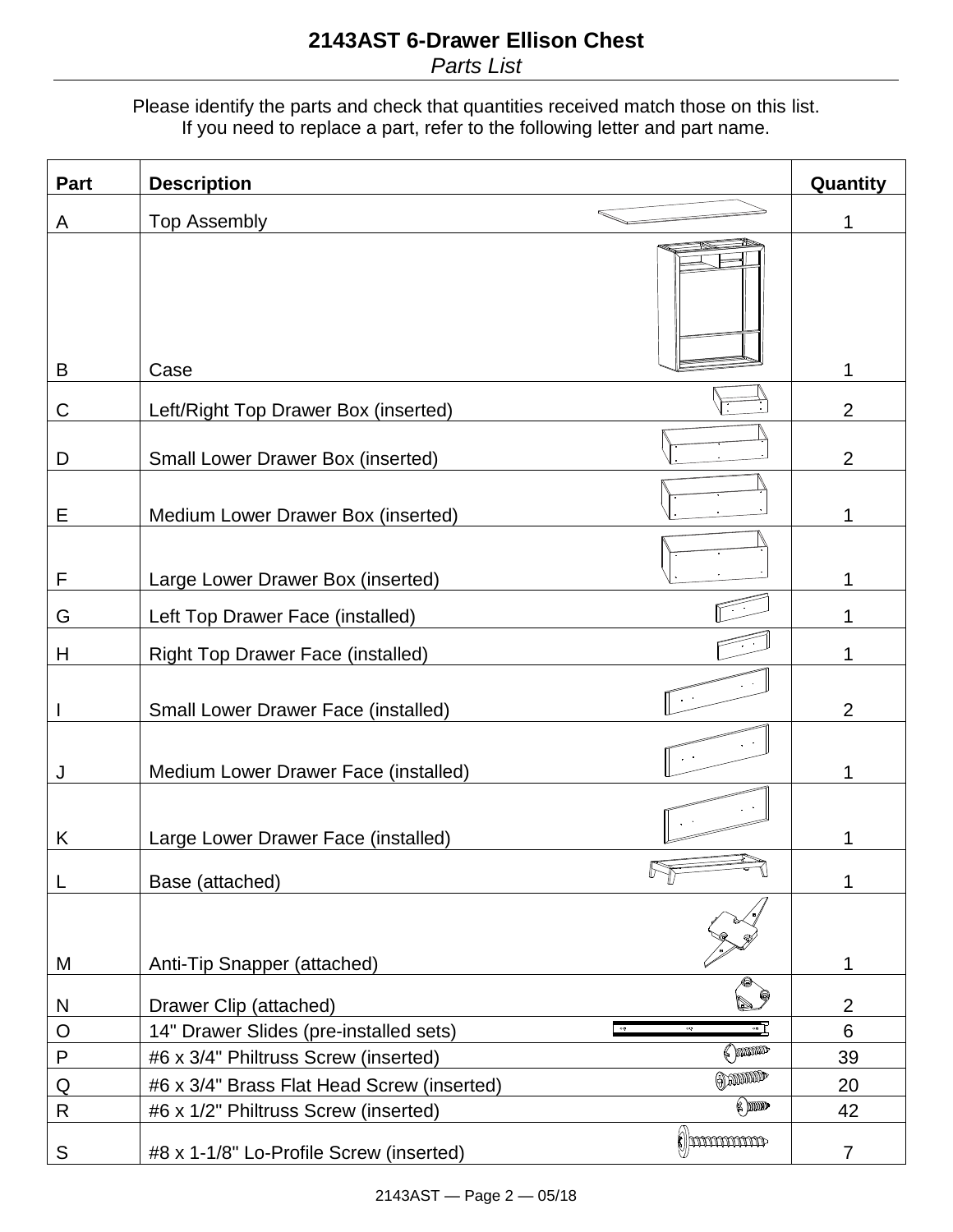## **2143AST 6-Drawer Ellison Chest** *Parts List*

| Part      | <b>Description</b>                                                    | Quantity       |
|-----------|-----------------------------------------------------------------------|----------------|
| Τ         | Nommmm<br>#8 x 1-3/8" Lo-Profile Screw (inserted)                     | 17             |
| U         | $(*)$ podododod $\ast$<br>#8 x 1" Pan Head Screw (inserted)           | 16             |
| $\vee$    | $(*)$ pddddddddddau $^*$<br>#8 x 1-1/4" Pan Head Screw (inserted)     | 9              |
| W         | <b>Common</b><br>#8 x 7/8" Black Lo-Profile Screw (inserted)          | 52             |
| X         | $(*)$ pdddddddddddddd $\ast$<br>#8 x 1-3/4" Pan Head Screw (inserted) | 12             |
| Y         | mummo<br>#8 x 1-1/4" Black Screw (inserted)                           | 5              |
| ZA        | <b>MANAMARINAL</b><br>(⊕)⊏<br>#8 x 1-5/8" Black Screw (inserted)      | 8              |
| ZB        | #8 x 1-5/8" Machine Screw Tuscan (installed)                          | 20             |
| <b>ZC</b> | (O)))))))<br>1/4" x 20mm Insert Nut (inserted)                        | 4              |
| ZD        | Antique Pewter Pull (attached)                                        | 10             |
| ZΕ        | Front 4-Hole Bracket (attached)                                       | $\overline{2}$ |
| ZF        | $\bullet$<br>Back 6-Hole Bracket (attached)                           | $\overline{2}$ |
| ZG        | $($ mump<br>Small Adjustable Glide (installed)                        | 4              |
| <b>TS</b> | <b>Furniture Tipping Restraint (attached)</b>                         | 1 set          |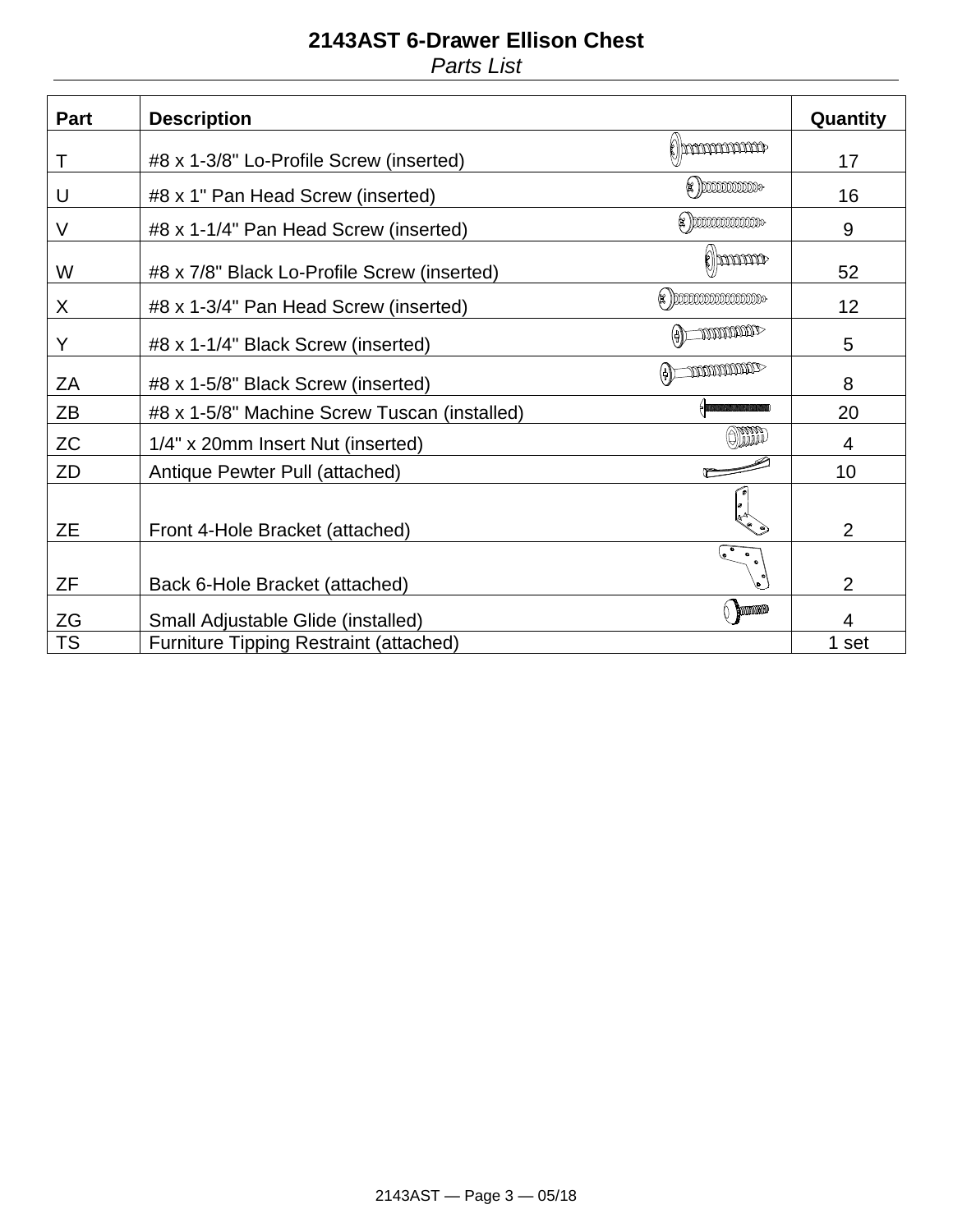#### **Tools Required: Phillips Screwdriver, Pencil.**

1. Remove screws from the plywood supports and side aprons. Recycle or discard. See Figure 1.





- 2. This piece of furniture includes a drawer interlock system allowing only one lower drawer to be open at a time. This is a safety feature to reduce the risk of tip over. Do not defeat or remove the drawer interlock system.
- 3. Place the chest at its final destination. Rotate the Small Adjustable Glides (ZG) on the bottoms of the legs until the unit is level. See Figure 3.



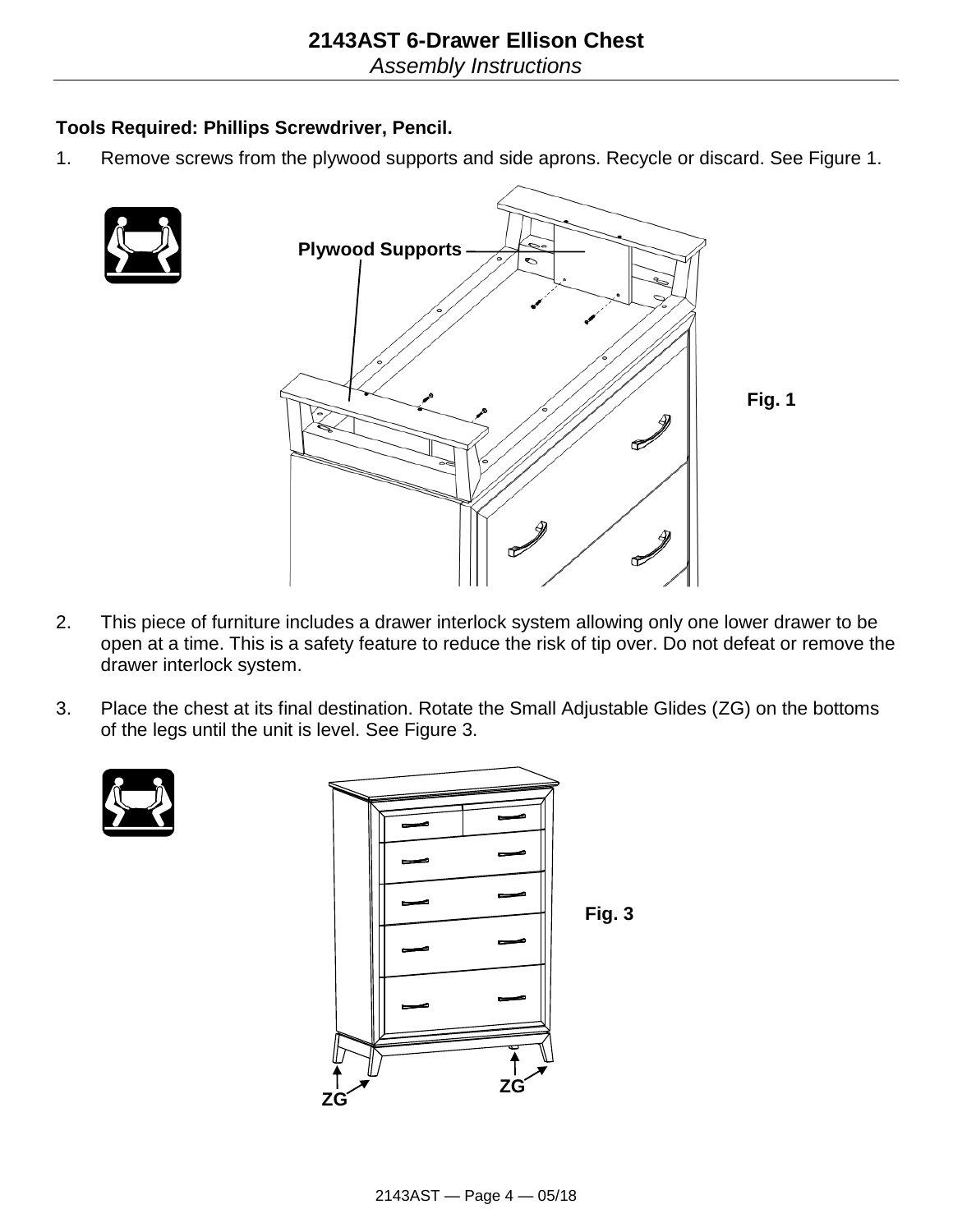4. If you need to remove your drawers, pull up on the left Drawer Release Lever while pushing down on the right Drawer Release Lever and pull out the drawer. See Figures 4 and 4a. Note where each drawer came from to make sure you place them back into their correct positions.



5. When removing drawers from furniture featuring the Anti-Tip Drawer Interlock System it is important that the drawer be installed back in its original location. Numbers and letters are stamped on the back of the drawers. Stamping sequence starts at the bottom, moves to the top and designated left or right.

Drawer back stamping example:

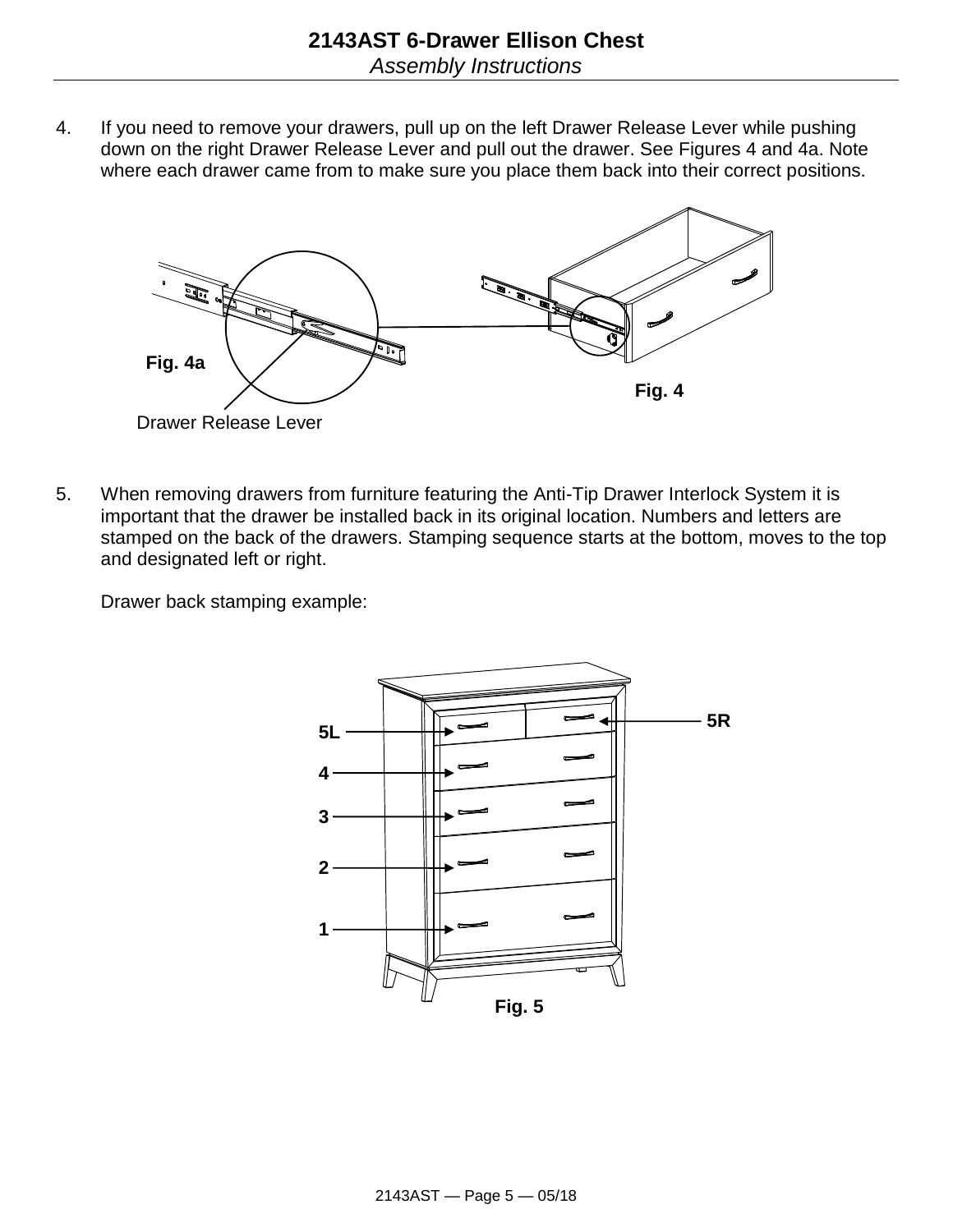6. Example; if you want to remove the First Drawer and Second Drawer from the chest; remove the Second Drawer first. When you remove this drawer the upper arm on the Anti-Tip Snapper for that side will be pulled forward. See Fig. 6d. As long as this arm is angled toward the front of the case, you cannot remove the First Drawer. Move the upper arms of the Anti-tip Snapper to the unlocked position as shown in Figure 6e. You can then remove the First Drawer as shown in Step 4. To reinstall the drawers, install the First Drawer then move the upper arm of the Anti-tip Snapper to the forward locked position. Now you can reinstall the Second Drawer.





**Fig. 6a**

**Fig. 6c**

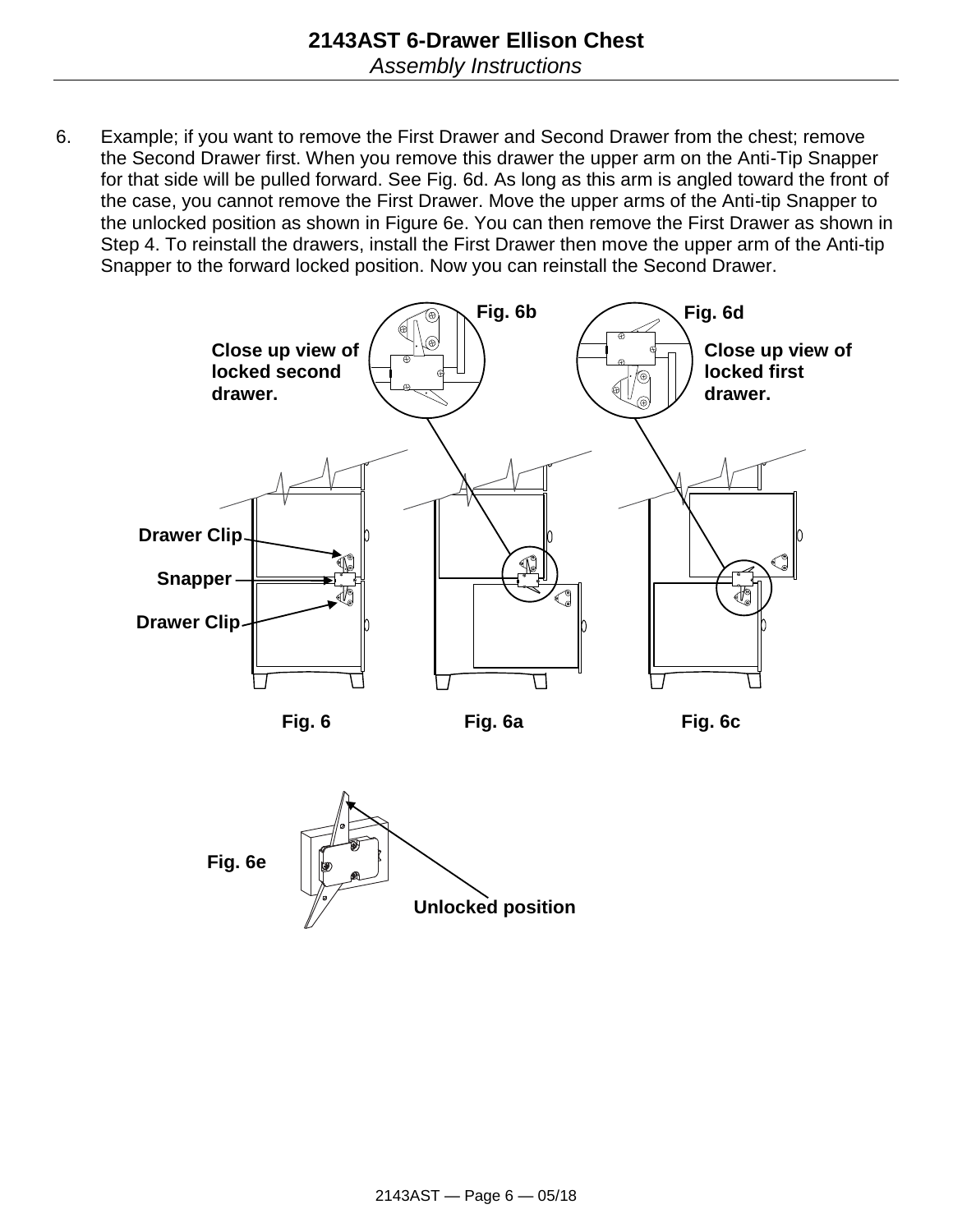*Assembly Instructions*

# **Furniture Tipping Restraint Instructions**

Before you begin this assembly, identify each part and make sure the quantities received match what is on this list. If you need to replace a part, contact Whittier Wood Furniture customer service and refer to the following list for its name and letter code.

| Part | <b>Description</b>                     |                                            | Quantity |
|------|----------------------------------------|--------------------------------------------|----------|
|      |                                        |                                            |          |
| A    | Cam Buckle and Short Strap (installed) |                                            |          |
| B    | Plastic Bracket (installed)            |                                            |          |
|      |                                        |                                            |          |
| C    | 1" x 1000mm Long Strap (installed)     |                                            |          |
| D    | #8 x 3" Pan Head Screw                 | <b>THE REAL PROPERTY AND REAL PROPERTY</b> | ◠        |
| Е    | #10 x 1" Oval Head Screw (inserted)    | $\#$ meaning                               |          |
|      | Washer                                 |                                            |          |

**If you have a stone or tile floor or do not wish to drive screws into the corner of the baseboard and floor see the instruction included inside the tipping restraint kit for an alternate installation.**

7. Decide where you want to place the piece of furniture in your room. Mark the baseboard with a pencil mark directly behind the location where the tipping restraint is attached to your item. Move the item away from the wall far enough to allow you to access the spot where the baseboard meets the floor. Position the straps and Plastic Bracket (B) as shown in Figures 7 and 7a with the angled corners of the Plastic Bracket (B) firmly placed against the seam of the baseboard and floor. Attach by driving #8 x 3" Pan Head Screws (D) through the holes in the Plastic Bracket (B) into the seam below the baseboard where it meets the floor. See Figures 7 and 7a.